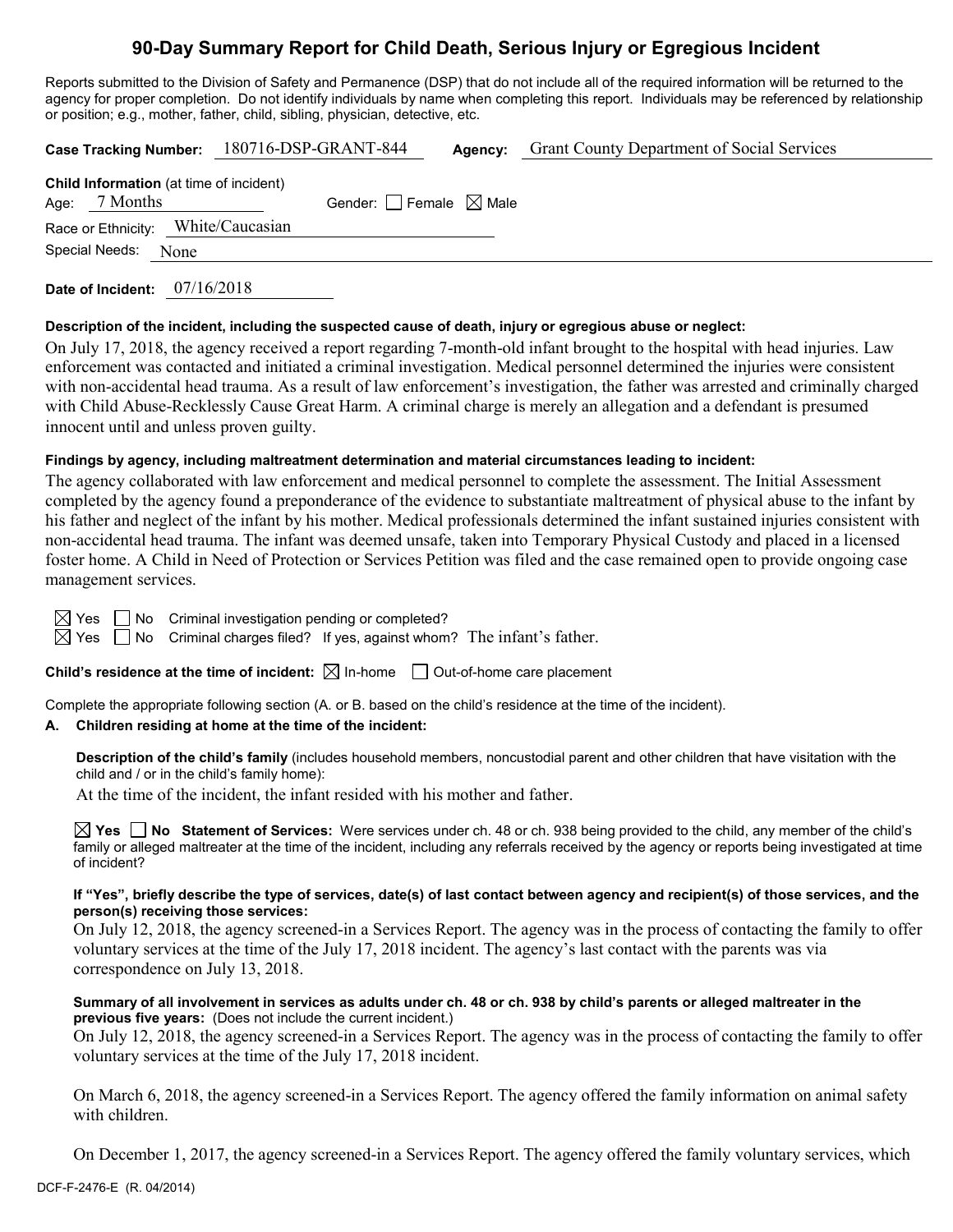the family declined.

On March 29, 2016, the agency screened-in a Services Report. The agency provided parent education and voluntary services.

**Summary of actions taken by the agency under ch. 48, including any investigation of a report or referrals to services involving the child, any member of the child's family living in this household and the child's parents and alleged maltreater.** (Does not include the current incident.)

(Note: Screened out reports listed in this section may include only the date of the report, screening decision, and if a referral to services occurred at Access. Reports that do not constitute a reasonable suspicion of maltreatment or a reason to believe that the child is threatened with harm are not required to be screened in for an Initial Assessment, and no further action is required by the agency.)

On July 12, 2018, the agency screened-out a Services Report.

On July 12, 2018, the agency screened-in a Services Report. The agency was in the process of contacting the family to offer voluntary services at the time of the July 17, 2018 incident.

On March 6, 2018, the agency screened-in a Services Report. The agency offered the family information on animal safety with children.

On December 1, 2017, the agency screened-in a Services Report. The agency offered the family voluntary services, which the family declined.

On March 29, 2016, the agency screened-in a Services Report. The agency provided parent education and voluntary services.

#### **Summary of any investigation involving the child, any member of the child's family and alleged maltreater conducted under ch. 48 and any services provided to the child and child's family since the date of the incident:**

The agency collaborated with law enforcement and medical personnel to complete the assessment. The Initial Assessment completed by the agency found a preponderance of the evidence to substantiate maltreatment of physical abuse to the infant by his father and neglect of the infant by his mother. Medical professionals determined the infant sustained injuries consistent with non-accidental head trauma. The infant was deemed unsafe, taken into Temporary Physical Custody and placed in a licensed foster home. A Child in Need of Protection or Services Petition was filed and the case remained open to provide ongoing case management services.

#### **B. Children residing in out-of-home care (OHC) placement at time of incident:**

# **Description of the OHC placement and basis for decision to place child there:**

 $N/A$ 

## **Description of all other persons residing in the OHC placement home:**

 $N/A$ 

**Licensing history:** Including type of license, duration of license, summary of any violations by licensee or an employee of licensee or other actions that constitute a substantial failure to protect and promote the welfare of the child. N/A

#### **Summary of any actions taken by agency in response to the incident:** (Check all that apply.)

|                        | <b>Additionally as well as a contract with a subset of the reporter to the instruction (Origin)</b> and apply $\eta$ |  |                                                   |  |
|------------------------|----------------------------------------------------------------------------------------------------------------------|--|---------------------------------------------------|--|
| $\boxtimes$            | Screening of Access report                                                                                           |  | Attempted or successful reunification             |  |
| $\overline{\boxtimes}$ | Protective plan implemented                                                                                          |  | Referral to services                              |  |
|                        | Initial assessment conducted                                                                                         |  | Transportation assistance                         |  |
| N<br>M<br>M            | Safety plan implemented                                                                                              |  | Collaboration with law enforcement                |  |
|                        | Temporary physical custody of child                                                                                  |  | Collaboration with medical professionals          |  |
|                        | Petitioned for court order / CHIPS (child in need of                                                                 |  | Supervised visitation                             |  |
|                        | protection or services)                                                                                              |  | Case remains open for services                    |  |
| $\boxtimes$            | Placement into foster home                                                                                           |  | Case closed by agency                             |  |
| $\Box$                 | <b>Placement with relatives</b>                                                                                      |  | Initiated efforts to address or enhance community |  |
| $\boxtimes$            | Ongoing Services case management                                                                                     |  | collaboration on CA/N cases                       |  |
|                        |                                                                                                                      |  | Other (describe):                                 |  |
|                        |                                                                                                                      |  |                                                   |  |

## **FOR DSP COMPLETION IF RECORD OR ON-SITE REVIEW WAS UNDERTAKEN:**